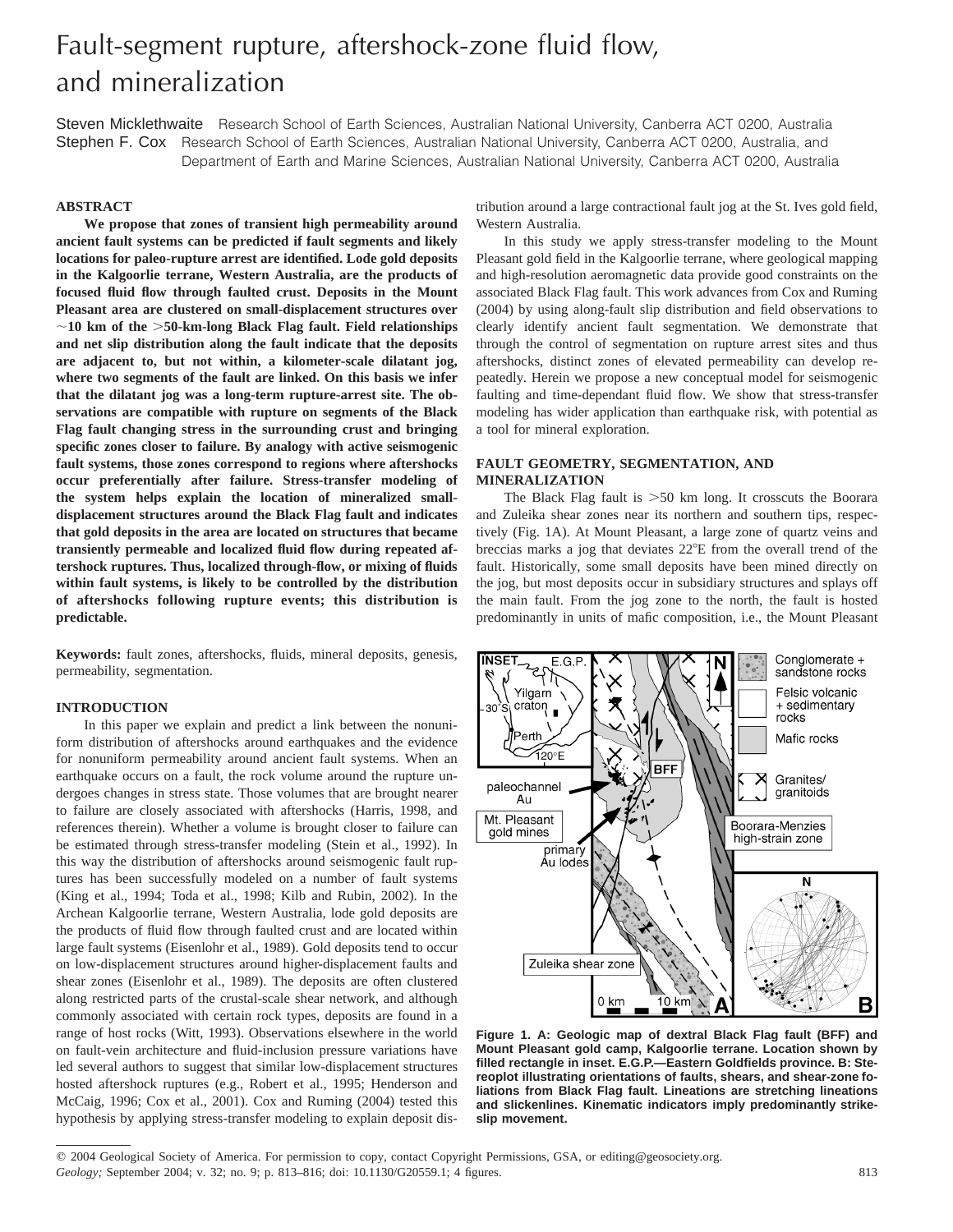

**Figure 2. Fault strike separation vs. length profile for Black Flag fault. Geometrical features located along fault are indicated relative to profile; B bend, I—fault intersection, J—jog, S—splay. Dashed lines represent data from large splays along fault.**

dolerite sill plus the Bent Tree and Victorious basalt units. South of the jog, the majority of wall rock is felsic to intermediate lava, tuff, felsic volcaniclastic rocks, and sedimentary rocks of the Black Flag and White Flag Formations. A cluster of gold deposits occurs at Mount Pleasant as both primary lodes and paleochannel deposits derived from lodes (Fig. 1A). Primary lodes are found in a range of host rocks.

The large Black Flag fault is a dextral strike-slip fault with negligible oblique-slip components (Fig. 1B). A good constraint on strike separation (a proxy for displacement) is possible because of the number of lithologic intersections along strike. Strike separation along the fault varies by  $\sim$  0.1–2.4 km. The resulting separation-length profile is marked by two large maxima and one large central minimum; secondorder maxima and minima are superimposed over this pattern (Fig. 2). These minima are spatially associated with geometrical features like bends and splays, and the first-order central minimum is located at the fault's jog. In the field, the jog is a remarkable zone of dilation, up to 40 m wide and 2 km long. Through the jog zone the fault has 400 m of displacement across it and is a thin, cataclasite-rich fault plane (0.5– 2 m thick). It is associated with a large number of subparallel, nearvertical, continuous quartz veins, plus silicified breccias containing both wall rock and preexisting vein fill. Many veins are massive or contain extension fibers, but there are also crustiform textures. In contrast, adjacent faults throughout the Mount Pleasant gold field are small and generally show dextral slip (Gebre-Mariam et al., 1993); some of them are associated with breccias, and they have displacements up to tens of meters. Associated veins are massive or laminated and rarely  $>1$  m thick. Common vein-fault geometries indicate that  $\sigma_1$ , during shearing, was subhorizontal with an azimuth of 060°. Veins also have alteration haloes marked by sericitization and carbonatization. This hydrothermal alteration overprints low-greenschist metamorphic assemblages, but metamorphism and metasomatism are broadly contemporary (e.g., Gebre-Mariam et al., 1993).

Taken together, these observations are attributed to the Black Flag fault being composed of two segments on the broad scale, highlighted by (1) a jog, (2) marked dilation, and (3) a minimum in cumulative displacement (cf. Peacock, 1991). The segments underlap north and south of the jog, respectively. For the majority of seismic events, the segments would have been mechanically separate, and the jog zone would have therefore constituted a common site for rupture termination, dilation, and enhanced fluid flow (Sibson, 1987). Structures adjacent to the jog are relatively immature, low-displacement fault and vein networks, which have acted as localized channels for high-flux fluid flow. Fluid-inclusion data have shown that deformation and mineralization occurred at  $\sim$ 250 °C, within the top 10 km of crust (Cassidy and Bennett, 1993; Gebre-Mariam et al., 1993). These simple observations provide excellent constraint for key parameters in the following modeling.

### **SEGMENT RUPTURE OF THE BLACK FLAG FAULT**

We used a three-dimensional elastic half-space boundary element model (COULOMB 2.2.1) to calculate the change in Coulomb failure stress in crust immediately after a large rupture. Because positive changes in Coulomb failure stress have been shown to correlate well with zones of aftershocks, we use the Coulomb software to infer the distribution of aftershocks around ancient faults, when ruptured by large earthquakes. The approach was detailed in Stein et al. (1992), King et al. (1994), and Toda et al. (1998). Though we model ruptures of a given size, we are principally testing whether a range of ruptures commonly terminating at the fault's jog can explain the distribution of mineralization. The change in Coulomb failure stress ( $\Delta \sigma_F$ ) gauges the proximity to failure of faults due to static changes in shear stress  $(\Delta \tau)$ and normal stress  $(\Delta \sigma_n)$ . Here, using seismological convention,

$$
\Delta \sigma_{\rm F} = \Delta \tau + \mu'(\Delta \sigma_{\rm n}),\tag{1}
$$

where  $\mu'$  is the apparent coefficient of friction. In equation 1,  $\mu'$  encompasses the more familiar static coefficient of friction  $(\mu)$  and the pore-pressure change because it is assumed that during rupture, stress changes much more rapidly than fluid pressure. In this scenario  $\mu' =$  $\mu(1 - B)$ , where *B* is Skempton's coefficient (commonly  $0.6 \le B \le$ 1; Green and Wang, 1986). For crustal rocks *B* is not well understood, and several authors have suggested that low values of  $\mu'$  may indicate high fluid pressures ( $B \rightarrow 1$ ; e.g., Reasenberg and Simpson, 1992; Stein et al., 1992; Gross and Bürgmann, 1998). However, model results only change significantly at  $\mu' < 0.1$ , and  $\mu' = 0.4$  is a reasonable value to use (King et al., 1994).

In the model, the Black Flag fault is represented by a vertical plane, with the present-day along-strike geometry and a depth range of 0–10 km. The  $\Delta\sigma_F$  was sampled at 5 km, for optimally oriented planes. In this case, we allowed the large northern and southern segments, either side of the fault's jog, to rupture in separate models and under varying boundary conditions. Both segments are  $\sim$ 15 km long, which suggests that rupturing either full segment resulted in earthquakes with  $M < 6.5$  (Kanamori and Anderson, 1975; Sibson, 1989; Wells and Coppersmith, 1994). By using empirical fault dimension vs. earthquake magnitude relationships, these values equate to 0.6 m dextral slip on the rupture planes.

We present the results in Figure 3, with the distribution of  $\Delta\sigma_F$ from independent ruptures on the two segments summarized in Figure 3D. Our calculations show that the structures hosting gold mineralization correspond with the domains of positive  $\Delta\sigma_F$ , consistent with their being activated as aftershocks. In this scenario the predicted aftershock pattern and mineralization coincide not only in the region between underlapping fault segments, but also where lobes of positive stress are generated laterally (e.g., Fig. 3C). Further, the correlation of mineralization with the predicted aftershock pattern highlights the observation that these low-displacement aftershock structures are sites of more focused fluid flow relative to the main fault. We address this issue in the following conceptual model.

#### **DISCUSSION AND CONCLUSIONS**

In fault systems the most significant fluid migration is likely to take place during and after rupture events. At the fault-system scale, models based on fault architecture commonly identify jogs and bends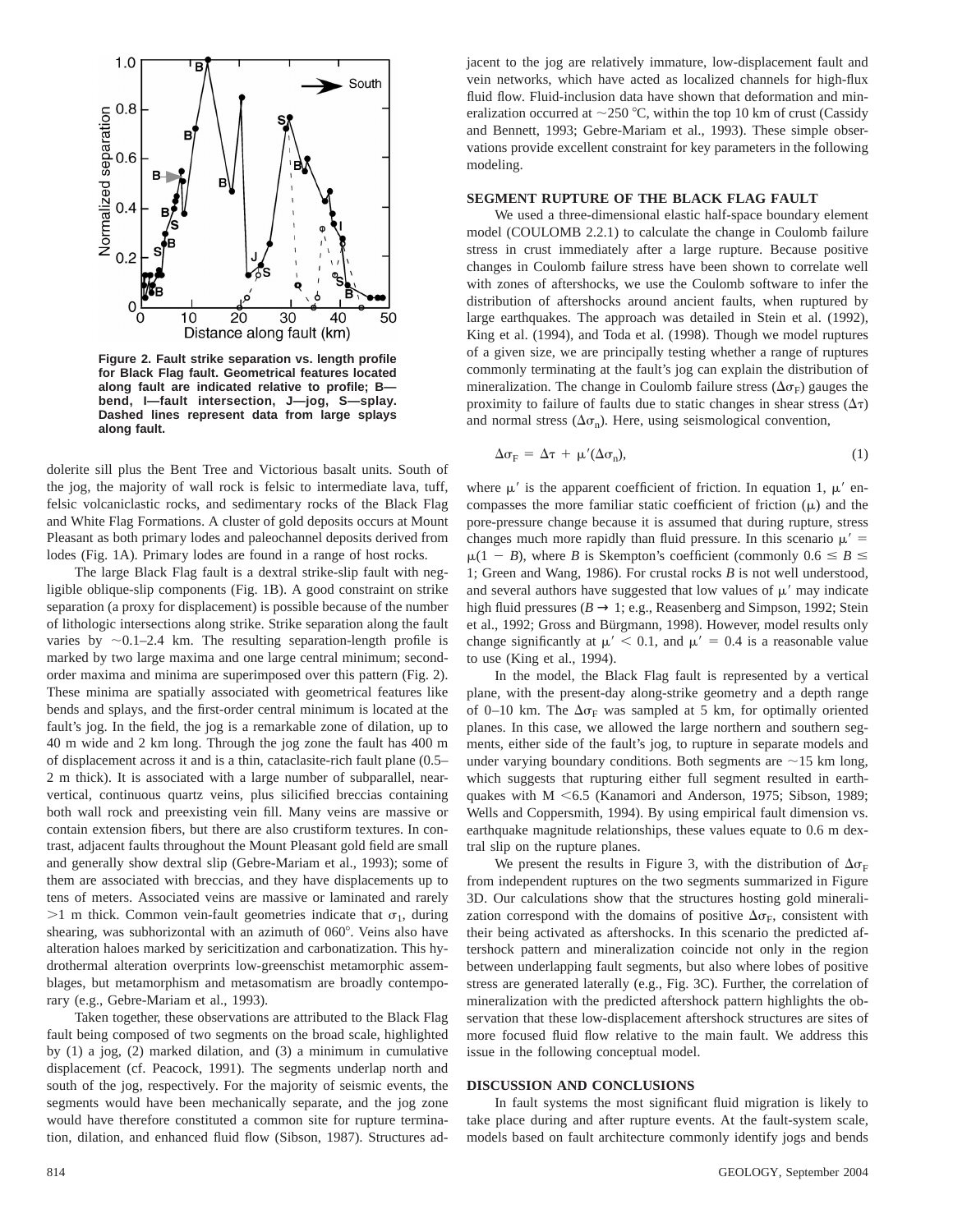

**Figure 3. A: Model space with location of gold deposits relative to fault. Northern and southern segments ruptured in different models are highlighted in bold red and terminate at jog coincident with Mount Pleasant deposits. Elastic parameters varied dependent on main-segment host rock; northern segment**  $E = 8.0 \times 10^5$  **bars,**  $\nu =$ **0.25; southern segment**  $E = 5.0 \times 10^5$  bars,  $\nu = 0.20$ . Variations with differential stress  $(\sigma_1 - \sigma_3)$  were tested between models, with no change observed in  $\Delta\sigma_F$  lobate pattern, or location, and only small **effect on lobe size (e.g., compare size between B and C). Locations of images in B, C, and D are shown by rectangle in A. B and C:** Example calculations of  $\Delta\sigma_F$ , for optimally oriented faults, predicting **aftershock distribution that results from ruptures on southern (B) and northern (C) segments. D: Summary of predicted zone of aftershocks resulting from ruptures on Black Flag fault, which correlates** with distribution of gold deposits. Contour of  $\Delta\sigma_F = 1.5$  bars is **shown in red.**

as having a first-order control on permeability during rupture (Sibson, 1987). Nonetheless, if the Mount Pleasant gold camp is viewed as a marker of high fluid flux, then, although mineralization does occur on these sites, it is also localized up to 5 km away.

In the conceptual summary, presented in Figure 4, fluids flow up through the fault system. The same principles apply if the fault system is a site for mixing of different downwelling and upwelling fluids. We emphasize that during and shortly after rupture, both the ruptured fault zone and the aftershock zone are sites with enhanced permeability. However, more protracted fluid flow is likely to occur in the aftershock zones. Aftershock activity occurs over extended periods (months to decades for main shocks with  $M > 6$ ), potentially maintaining a highpermeability network during that time. In contrast, on the main rupture surface, porosity is created over a broad area but is not maintained. Rapid sealing of the fluid pathways occurs by compaction and sealing of the damage products (e.g., Tenthorey et al., 2003). Therefore, rupture

on the main fault (time  $t = 0$ ) leads to elevated fluid flux through the aftershock structures over a protracted period ( $t = t_f$ ), but through the main structure for only a short period ( $t \leq t_1$ ).

Using contemporary seismogenic fault systems as an analogue for understanding paleo–fault systems has led to a more robust understanding of fluid-flow localization. The results presented here argue that during seismic deformation on a fault system, the highest fluid flux is localized in sites determined by the location of aftershock networks (Fig. 4). Dilation at jogs and bends along the main shock fault does not matter so much as the fact that networks of faults undergoing aftershocks are located adjacent to such sites. Such networks arise because jogs and bends are sites for earthquake rupture arrest (Sibson, 1985; Wesnousky, 1988). Thus, contractional jogs or bends on large faults are just as likely to lead to transiently permeable zones of crust as a dilational jog (e.g., Cox and Ruming, 2004). We predict that crust between underlapping segments will be particularly subject to the highest fluid fluxes. Equally, the distribution of aftershocks can be not only between interacting fault segments, but also where lobes of positive  $\Delta \sigma_F$  values are generated laterally.

This study has particular relevance for gold mineralization models in the Archean greenstone sequence of the Yilgarn craton. Different mineralization models have been proposed that all require fluid flow along faults (e.g. Groves, 1993; Witt et al., 1997), but the details of the fault-plumbing system remain unconstrained. The conceptual model presented resolves the disparity between clusters of well-mineralized small-displacement faults adjacent to poorly mineralized major faults, without necessitating physicochemical gradients between major and minor faults or different faults tapping different fluids (Eisenlohr et al., 1989). The distribution of areas of high permeability can be predicted with knowledge of the fault segmentation and of how stresses were transferred around appropriate ruptures.

### **ACKNOWLEDGMENTS**

This work was supported by an Australian Research Council Linkage and Australian Mineral Industry Research Association grant. We thank Placerdome Ltd. for financial and logistical support, including access to mine sites and company data. Our research with Placerdome Ltd. was aided by discussions and field work with G. Tripp, P. Smith, R. Henderson, B. Davis, and M. Coutts. We also thank the U.S. Geological Survey and S. Toda for making the Coulomb modeling package freely available, and S. Gross and J. Evans for constructive and encouraging reviews.

#### **REFERENCES CITED**

- Cassidy, K.F., and Bennett, J.M., 1993, Gold mineralisation at the Lady Bountiful Mine, Western Australia: An example of a granitoid-hosted Archean lode gold deposit: Mineralium Deposita, v. 28, p. 388–408.
- Cox, S.F., and Ruming, K., 2004, The St. Ives mesothermal gold system, Western Australia—A case of golden aftershocks?: Journal of Structural Geology, v. 26, p. 1109–1125.
- Cox, S.F., Knackstedt, M.A., and Braun, J., 2001, Principles of structural control on permeability and fluid flow in hydrothermal systems: Reviews in Economic Geology, v. 14, p. 1–24.
- Eisenlohr, B.N., Groves, D., and Partington, G.A., 1989, Crustal-scale shear zones and their significance to Archean gold mineralization in Western Australia: Mineralium Deposita, v. 24, p. 1–8.
- Gebre-Mariam, M., Groves, D.I., McNaughton, N.J., Mikucki, E.J., and Vearncombe, J.R., 1993, Archean Au-Ag mineralisation at Racetrack, near Kalgoorlie, Western Australia: A high crustal-level expression of the Archean composite lode-gold system: Mineralium Deposita, v. 28, p. 375–387.
- Green, D.H., and Wang, H.F., 1986, Fluid pressure response to undrained compression in saturated sedimentary rocks: Geophysics, v. 51, p. 948–956.
- Gross, S., and Bürgmann, R., 1998, Rate and state of background stress estimated from the aftershocks of the 1989 Loma Prieta, California, earthquake: Journal of Geophysical Research, v. 103, p. 4915–4927.
- Groves, D.A., 1993, The crustal continuum model for late-Archaean lode-gold deposits of the Yilgarn block, Western Australia: Mineralium Deposita, v. 28, p. 366–374.
- Harris, R.A., 1998, Introduction to special section: Stress triggers, stress shadows, and implications for seismic hazard: Journal of Geophysical Research, v. 103, p. 24,347–24,358.
- Henderson, I.H.C., and McCaig, A.M., 1996, Fluid pressure and salinity vari-